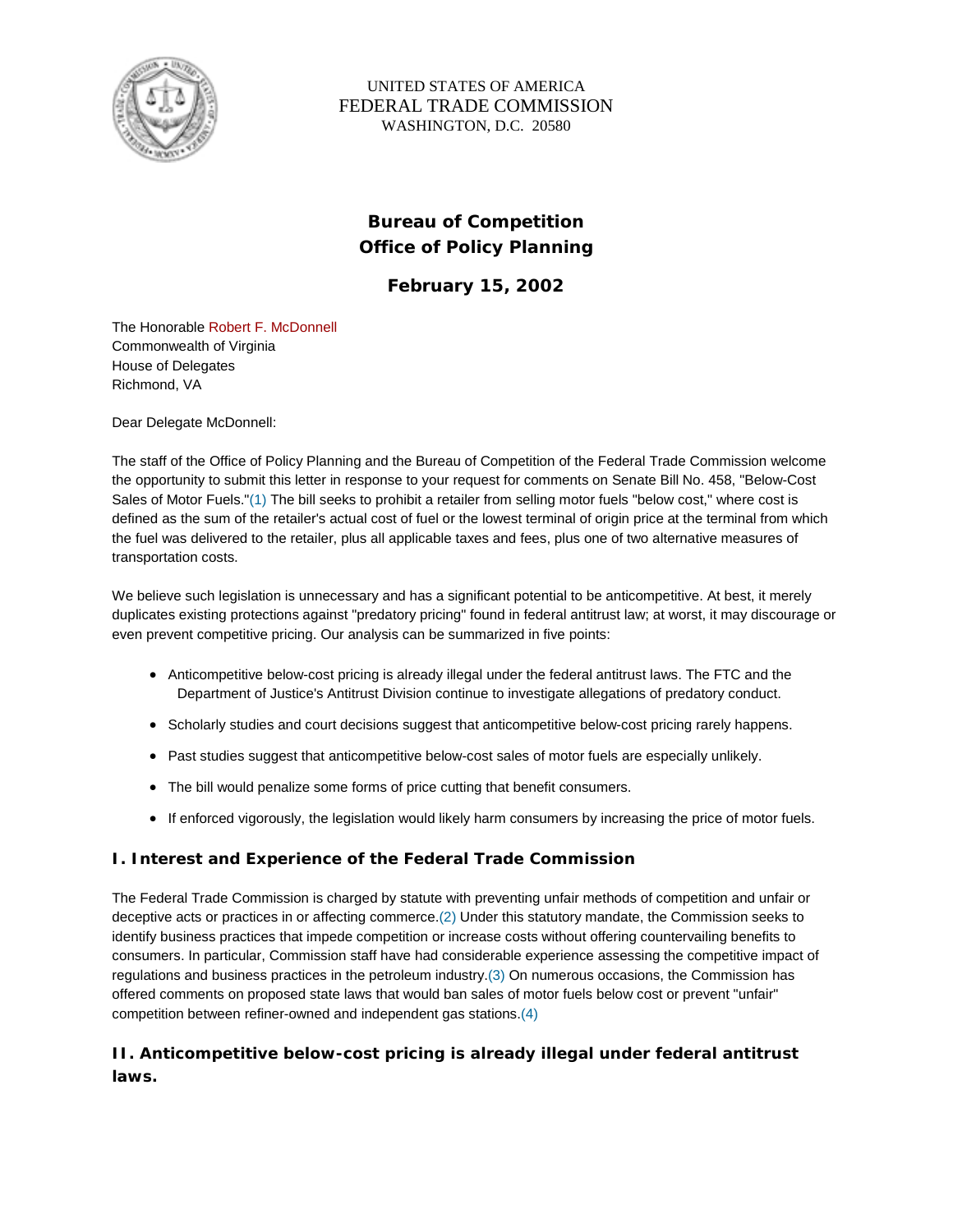Proponents of Senate Bill 458 suggest that the legislation is necessary to prevent large retail and convenience store chains from slashing gasoline prices below cost, driving independent service stations out of business, and then raising prices to monopoly levels once the competition has been eliminated.(5) However, such anticompetitive belowcost pricing ("predatory pricing") is already illegal under federal antitrust laws.(6)

The federal antitrust laws are fundamental to national economic policy. We, as a nation, have determined that the economic needs of the American people are best served by competitive markets. Under our free market system, the wants and desires of consumers, as expressed by their dollar votes in the marketplace, determine what gets produced, how much gets produced, and who gets the reward from that production. The antitrust laws are instrumental to our free market system because they ensure that markets remain competitive, efficient, and dynamic.

The antitrust laws have performed exceptionally well ever since the enactment of the Sherman Act in 1890. The U.S. economy is the most competitive and the most vibrant economy in the world, and indeed is the envy of the world. The antitrust laws and their enforcement are a major part of that success.

Under these laws, both the Federal Trade Commission and the Antitrust Division of the United States Department of Justice may bring enforcement actions against predatory pricing. The federal government has launched several predation investigations and cases during the past several years. Notable examples include *American Airlines*, *Intel*, and *Microsoft*.(7) In addition, private plaintiffs and state attorneys general have the right to bring predatory pricing cases. Under Section 4 of the Clayton Act, any person who has been injured in his business or property as a result of conduct forbidden by the antitrust laws can seek treble damages for that injury.(8) State attorneys general, acting as parens patriae, may also bring such actions.

Although predatory pricing is illegal, the United States Supreme Court has taken great pains to ensure that antitrust law is not used to prevent procompetitive price-cutting. It is axiomatic that the antitrust laws are intended for "the protection of competition, not competitors."(9) That is, the federal antitrust laws are intended to promote and maintain legitimate, vigorous price competition, irrespective of how individual competitors may fare in the face of such competition.(10) Vigorous price competition forces producers to minimize costs and prices and to increase quality. Through this dynamic, consumer welfare is maximized because consumers reap the benefits of lower prices, greater variety, and higher quality goods and services. Indeed, the Court, in several important antitrust decisions, has been absolutely clear that consumer welfare is the linchpin of the antitrust laws, and that low prices, as a general matter, are "a boon to consumers."(11)

Indeed, the Court has spoken directly and definitively to the lawfulness of low pricing strategies. In *Brooke Group*, the seminal case that originated here in the Fourth Circuit, the Supreme Court left no doubt that a decrease in a plaintiff's profits from a reduction in the defendant's prices, by itself, is not unlawful under the antitrust laws. "Low prices benefit consumers regardless of how those prices are set."(12) Rather, to be unlawful, the low prices minimally must be predatory. "[S]o long as they are above predatory levels, [low prices] do not threaten competition. ... We have adhered to this principle regardless of the type of antitrust claim involved."(13) "[W]e have rejected elsewhere the notion that above-cost prices that are below general market levels or the costs of a firm's competitors inflict injury to competition cognizable under the antitrust laws."(14)

The Court has defined predatory pricing, in turn, as "pricing below an appropriate measure of [the defendant's] cost for the purpose of eliminating competitors in the short run and reducing competition in the long run."(15) Although the Court has not stated what the appropriate measure of cost should be, prominent antitrust scholars and several federal circuit courts have concluded that the price-cutter's marginal costs, or a close proxy such as average variable costs, should be the yardstick.(16)

It is important to keep in mind that, whatever cost measure is chosen, the pertinent comparison is to the price-cutter's cost, not the costs of its rivals. If the *price-cutter* has lower costs, and thus is more efficient, than its rivals, no predatory pricing occurs when it prices above its own costs, irrespective of whether those prices are below its rivals'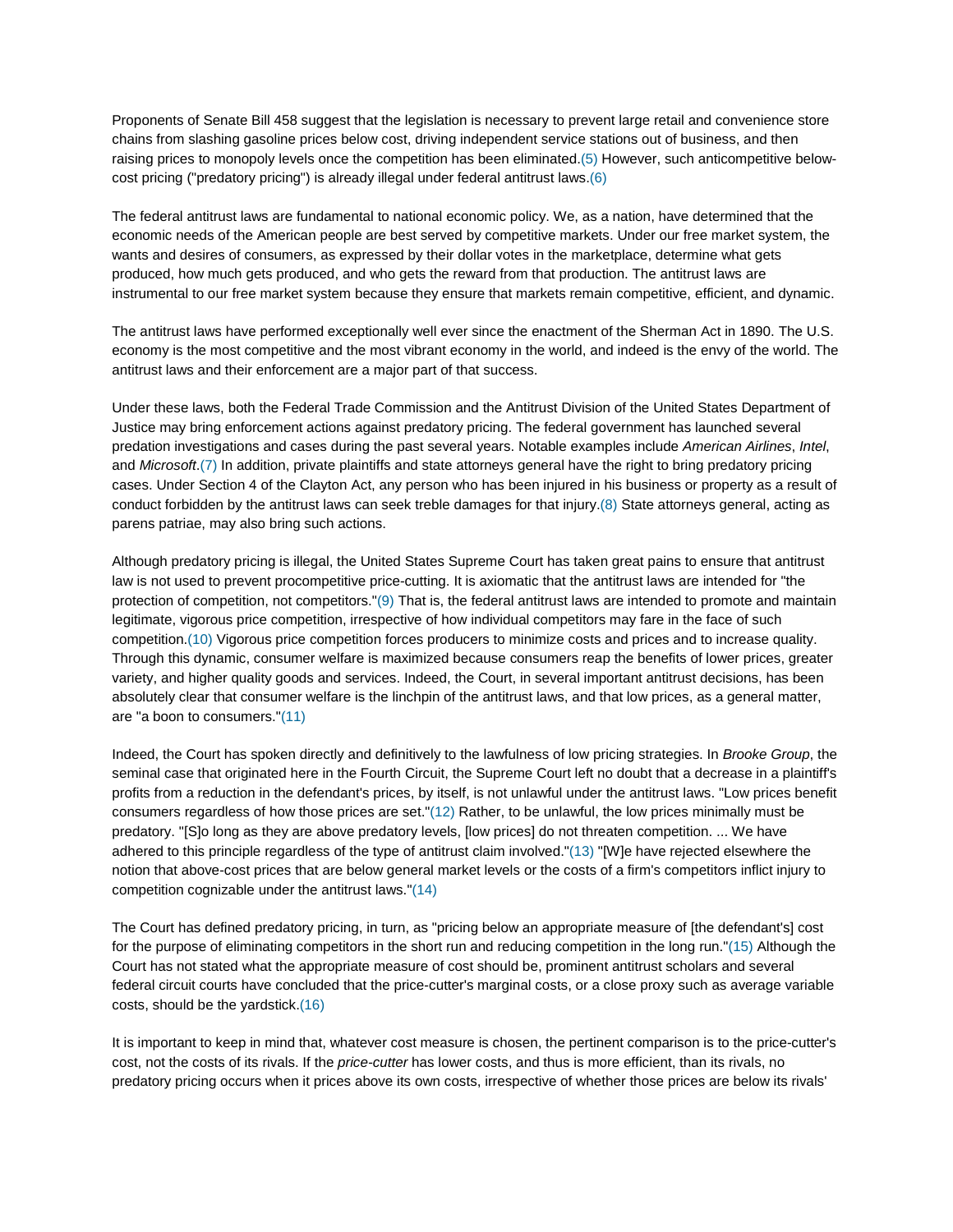costs. "To hold that the antitrust laws protect competitors from the loss of profits due to such price competition would, in effect, render illegal any decision by a firm to cut prices in order to increase market share."(17)

Below-cost pricing by itself, however, is insufficient under the antitrust laws to constitute a violation. Consumers are not harmed by below-cost pricing unless they will see sustained above-cost prices later on:

[T]he short-run loss is definite, but the long-run gain depends on successfully neutralizing the competition. Moreover, it is not enough simply to achieve monopoly power, as monopoly pricing may breed quick entry by new competitors eager to share in the excess profits. The success of any predatory scheme depends on maintaining monopoly power for long enough both to recoup the predator's losses and to harvest some additional gain.(18)

Thus, even if a below-cost pricing strategy succeeds in temporarily reducing the number of competitors, the pricecutter must be able to find a way to keep competitors from returning after it tries to raise prices again. Otherwise, the below-cost pricing strategy, which requires that the firm incur losses on every sale, will not succeed. When a firm is unable to recoup short-run losses (from sales at below-cost prices) in the long-run, consumers enjoy a windfall. And, without harm to consumers, an antitrust violation does not occur. "The second prerequisite to holding a competitor liable [under the federal antitrust laws] for charging low prices is a demonstration that the competitor had a dangerous probability of recouping its investment in below-cost prices. ... Evidence of below-cost pricing is not alone sufficient to permit an inference of probable recoupment and injury to competition...That below-cost pricing may impose painful losses on its target is of no moment to the antitrust laws if competition is not injured."(19)

Given the strong stance of the Supreme Court in favor of the benefits of low prices and the care it has devoted to explaining what types of price cutting are illegal under the antitrust laws, it is doubtful that new legislation is necessary to prevent the same harms to consumers.

## **III. Scholarly studies and court decisions suggest that anticompetitive below-cost pricing rarely happens.**

To assess whether this bill is necessary, Virginia legislators may find it helpful to consider the extensive scholarship and court decisions on anticompetitive below-cost pricing. In an exhaustive discussion of the topic, Judge Frank Easterbrook of the U.S. Court of Appeals for the Seventh Circuit noted that "[s]tudies of many industries find little evidence of profitable predatory practices in the United States or abroad. These studies are consistent with the result of actual litigation; courts routinely find that there has been no predation."(20)

More recent analyses largely confirm Easterbrook's conclusion. A leading textbook on industrial organization economics notes, "Given all the problems in identifying predatory pricing, it is not surprising that economists and lawyers have found few instances of successful price predation in which rivals are driven out of business and prices then rise. Although predation is frequently alleged in law suits, careful examination of these cases indicates that predation in the sense of pricing below cost usually did not occur."(21) Predation sometimes occurs(22), but not nearly as frequently as claimed.

Because it is difficult to profit from anticompetitive below-cost pricing, the Supreme Court, in keeping with scholarship on this point, has found that "there is a consensus among commentators that predatory pricing schemes are rarely tried, and even more rarely successful."(23) Therefore, the Court has emphasized the need to take great care to distinguish between procompetitive price cutting and anticompetitive predation because "cutting prices in order to increase business often is the very essence of competition..."(24) "To hold that the antitrust laws protect competitors from the loss of profits due to ... price competition would, in effect, render illegal any decision by a firm to cut prices in order to increase market share. The antitrust laws require no such perverse result."(25)

In short, the proposed legislation appears to address a problem that not only is already covered under federal antitrust law, but also is relatively unlikely to occur in any event.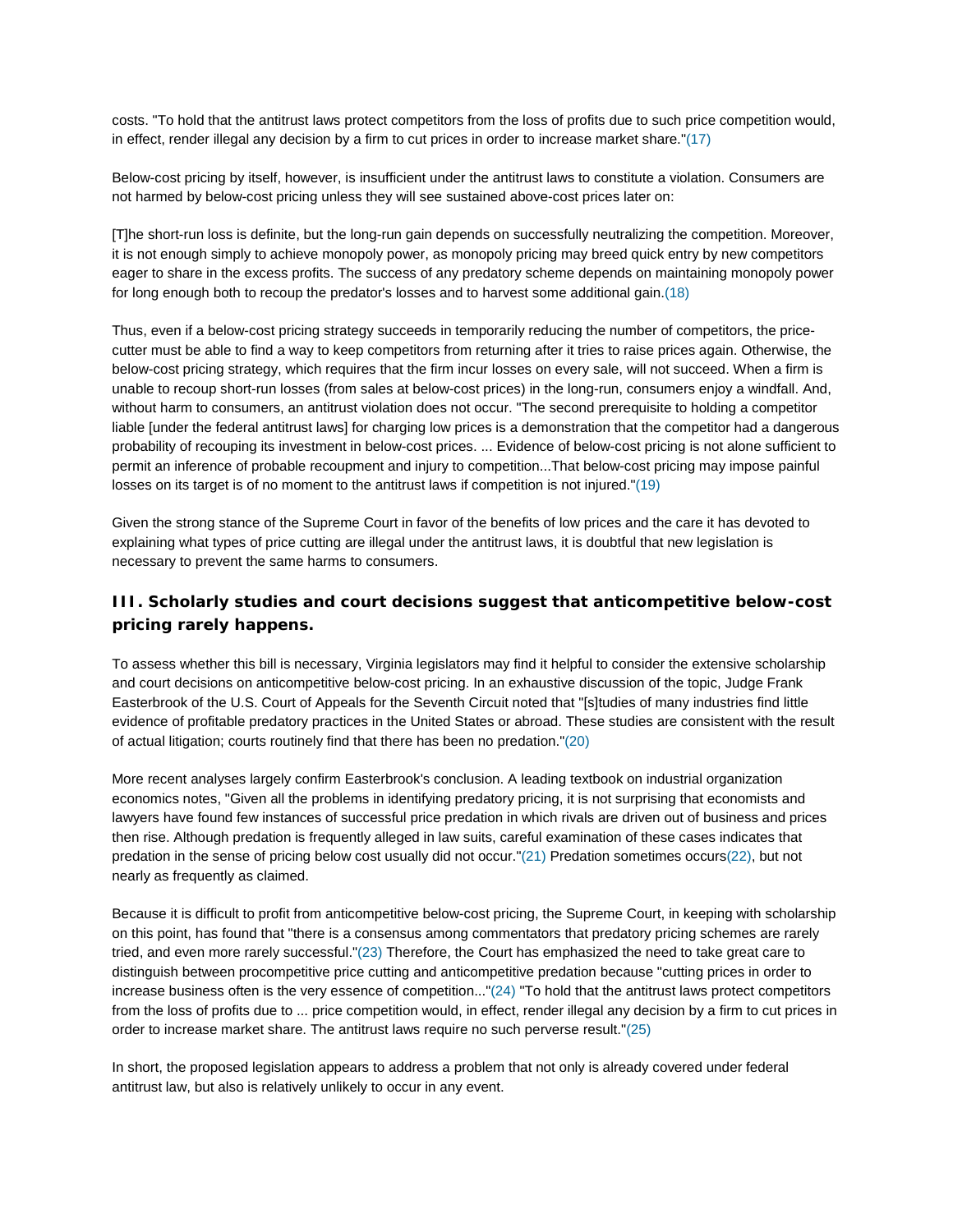## **IV. Past studies show that anticompetitive below-cost sales of motor fuels are especially unlikely.**

A series of studies suggests that anticompetitive below-cost pricing is especially unlikely in gasoline retailing. Laws to prevent anticompetitive below-cost pricing of motor fuels have been debated extensively during the past two decades. The issue originally arose in the 1980s, when various parties expressed concern that major oil companies were selling gasoline below cost in order to drive independent stations out of business. Aside from the identity of the alleged predator, the issues and debate were rather similar to the discussion occurring in Virginia today. Numerous states considered enacting legislation similar to the bill under consideration in Virginia. The U.S. Department of Energy (USDOE) conducted an extensive investigation of predatory pricing allegations in gasoline markets.

In 1984, USDOE released a final report to Congress examining whether vertically integrated refiners were "subsidizing" their retail gasoline operations in a way that might be predatory or anticompetitive. The study was based on an extensive study of pricing data and internal oil company documents subpoenaed by the USDOE. USDOE found that there was no evidence of predation or anticompetitive subsidization. The agency concluded that increased pressures on gasoline retailers were not caused by anticompetitive behavior on the part of the major oil companies. Rather, the decline in the overall number of retail outlets and the intensification of competition among gasoline marketers were attributable to decreased consumer demand for gasoline and a continuing trend toward the use of more efficient, higher-volume retail outlets.(26)

Since 1996, the Commission has extensively investigated the pricing practices of virtually every major oil company, and Commission staff have found no convincing evidence of predatory pricing in the retail gasoline market. In several recent investigations, the FTC has expressed concern about unduly high concentration levels in certain gasoline markets. In these cases, however, the Commission was concerned that concentration, among other things, could lead to higher, not predatory, gasoline prices.

Several states have also conducted their own studies. In 1987, a Joint Legislative Study Committee created by the Arizona legislature recommended that no new legislation be enacted to restrict the pricing of motor fuels in Arizona. "The marketplace for petroleum products is very competitive in Arizona," the committee concluded.(27)

In 1986, the Washington State Attorney General initiated a study of motor fuel pricing to determine whether refiners were engaged in anticompetitive subsidization of company-owned service stations. Information was gathered on the practices of all eight of the major companies in Washington for a three-year sample period. The Washington study found that lessee-dealers paid essentially the same prices as company-owned stations more than 99 percent of the time.(28)

More recently, the Commonwealth of Pennsylvania conducted a study examining a variety of proposals for legislation affecting retail gasoline sales in the state. The report extensively analyzed "sales below cost" laws and declined to recommend that Pennsylvania enact one. In fact, the Pennsylvania study raised significant doubts about the theory that gasoline retailers were engaging in anticompetitive below-cost pricing, and it warned that a "sales below cost" law might harm consumers more than it would help them:

Unfortunately, such laws may serve to deter, rather than enhance, competition. The reason for such deterrence is that it may open up firms who engage in low, but non-predatory, pricing to litigation. Seeing the threat of litigation, such firms may change strategy and charge consumers higher prices.(29)

Competitors will, of course, sometimes complain that the competition charges prices that are too low. Competitors have an incentive to do so if they believe such complaints will lead to legislation that will allow them to charge higher prices. Thus far, no systematic study has produced evidence that gasoline is any more susceptible than any other product to predatory pricing.

### **V. The bill could penalize some forms of price-cutting that benefit consumers.**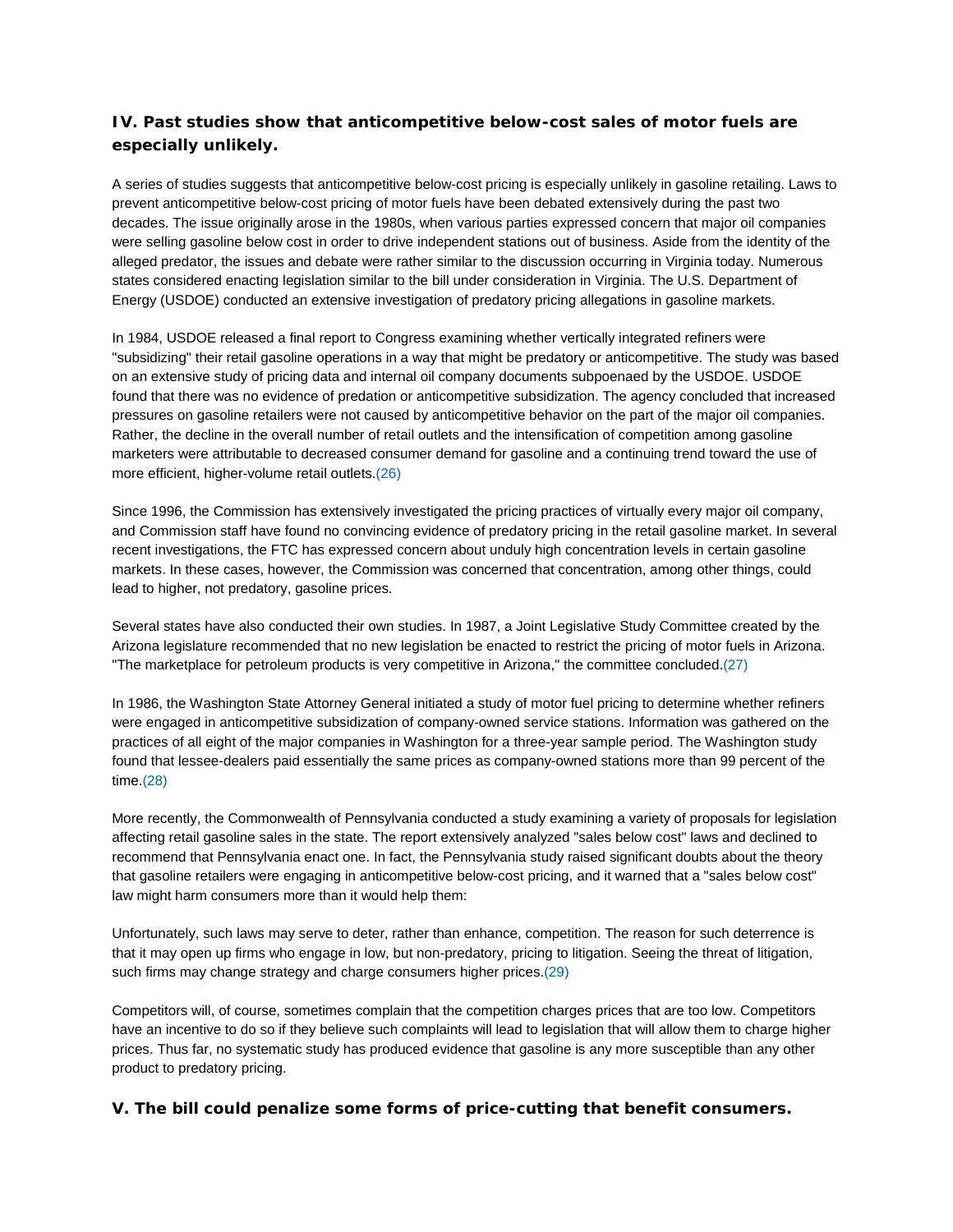Anticompetitive price-cutting is already illegal under federal antitrust laws. Senate Bill 458, however, would outlaw more types of pricing behavior than federal antitrust laws do, and so it runs the risk of penalizing procompetitive pricecutting that benefits consumers.

Under the bill, a retailer must "cease and desist" upon notification by the Commissioner of the Department of Motor Vehicles that the retailer sold fuel below cost and does not qualify for any of the exemptions listed in the bill. The Commissioner can also impose a civil fine of \$5,000 for the first violation and \$10,000 for each subsequent violation if the unlawful sales "caused a disruption in the motor fuel market, or some segment thereof" or "have caused or are likely to cause a substantial reduction in competition."

Put somewhat differently, the bill would allow the Commissioner to order a retailer to cease below-cost sales even if such sales posed no danger of causing a reduction in competition. Similarly, a retailer could be subject to monetary fines even if its below-cost pricing posed no danger to competition; the retailer's pricing need only cause a "disruption" in the motor fuel market.(30) "Disruption" is not further defined, but the term could easily be read to include price wars or other forms of intensified competition that are a boon to consumers but "disruptive" from a competitor's perspective. The antitrust laws are designed to protect and encourage some forms of "disruption" in markets, when the disruption benefits consumers. Some competitors will be harmed by strong and effective competition. That is not a reason to discourage such competition. Congress long ago decided that the American economy would be built around competition.

A more consumer-friendly approach would be to provide that the Commissioner can issue a cease and desist order and/or monetary fines *only if* the Commissioner determines that the retailer's below-cost pricing has caused or is likely to cause a substantial reduction in competition. This change would make the bill's standard for determining illegality more closely parallel to the standing requirement under federal antitrust law that a private plaintiff demonstrate "antitrust injury," that is, injury to competition.(31) Even so, the uncertainty of a dual enforcement regime, with potentially different standards, would likely chill procompetitive price cutting that would otherwise benefit consumers.

## **VI. If enforced vigorously, the legislation could harm consumers by increasing the price of motor fuels.**

During the past two decades, a growing body of empirical economic research has assessed the impact of state "sales below cost" laws on retail gasoline prices. Most studies find these laws raise gasoline prices or leave them unchanged. Some suggest that the laws raise retail gasoline prices by one or two cents per gallon.(32) One study currently in draft form finds that these laws increase gasoline prices initially and lower them in subsequent years, but it is not clear whether these findings meet economists' customary standards for statistical significance.(33) Many of the studies suffer from methodological problems that make it unclear whether they are measuring the impact of sales below cost laws or something else. The most carefully-controlled study, conducted by a senior economist in the FTC's Bureau of Economics, has found that the laws had no effect on retail prices.(34)

The most likely explanation for these varied findings is that such laws are often difficult to enforce or are enforced unevenly. Therefore, it is possible that the mere existence of such a law has limited effect on retail gasoline prices. Vigorous and sustained enforcement, however, could lead to a significant chilling effect on competition that might increase retail gasoline prices.

### **VII. Summary and Conclusions**

For the reasons stated above, we believe that Senate Bill 458 would be more likely to harm than to promote competition. The legislation addresses a problem that is unlikely to occur. To the extent that anticompetitive belowcost pricing is a danger in the retail gasoline market, federal antitrust laws are adequate to deal with the problem, and the additional sanction of the proposed bill could significantly deter procompetitive price-cutting and lead Virginia consumers to pay more at the gas pump.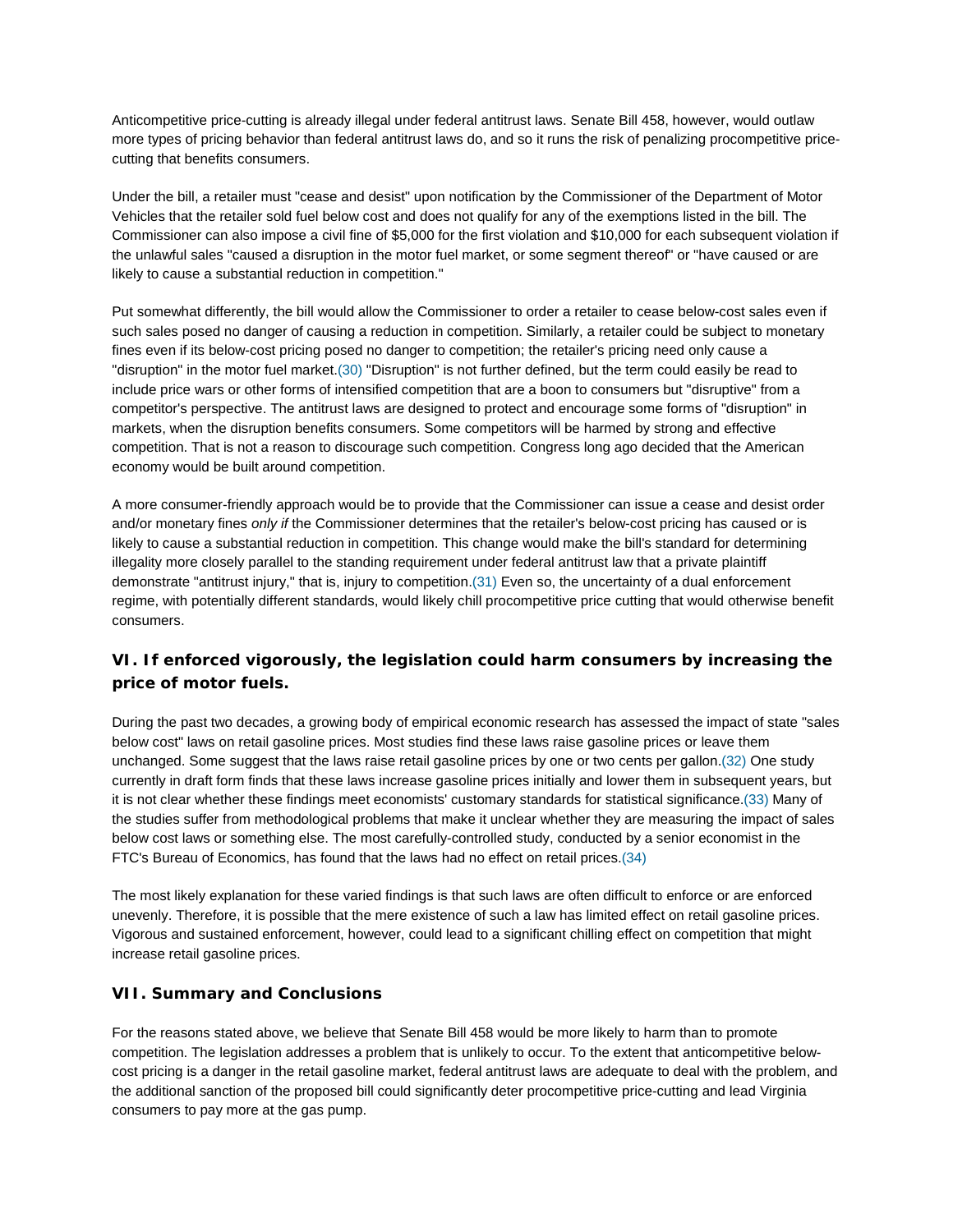Sincerely,

Ted Cruz, Director Jerry Ellig, Deputy Director *Office of Policy Planning*

Joseph Simons, Director Theodore A. Gebhard, Attorney *Bureau of Competition*

#### **Endnotes:**

1. This letter expresses the views of the Bureau of Competition and the Office of Policy Planning of the Federal Trade Commission. The letter does not necessarily represent the views of the Commission or of any individual Commissioner. The Commission has, however, voted to authorize us to submit these comments.

2. Federal Trade Commission Act, 15 U.S.C. § 45.

3. In recent years, the Commission has investigated, among others, the mergers of Chevron and Texaco, Exxon and Mobil, and BP and Amoco - the three largest oil mergers in history - and the combination of the refining and marketing businesses of Shell, Texaco and Star Enterprises to create what was, at the time, the largest refining and marketing company in the United States. Last fall, the Commission investigated the proposed merger of petroleum refiners Valero Energy and Ultramar Diamond Shamrock. *See Valero Energy Corp.*, C-4031 (Dec. 18, 2001) (proposed consent order), *Chevron Corp.*, C-4023 (Dec. 18, 2001) (consent order); *Exxon Corp*., C-3907 (Jan. 30, 2001) (consent order); *British Petroleum Company p.l.c*., C-3868 (Apr. 19, 1999) (consent order); *Shell Oil Co*., C-3803 (Apr. 21, 1998) (consent order).

The Commission has also conducted nonmerger investigations and workshops involving gasoline markets, and participates in relevant public comment opportunities. In March 2001, the Commission, using the competition analysis principles in the Merger Guidelines, completed an investigation of a spike in reformulated gasoline (RFG) prices in several Midwest states in the spring and summer of 2000. Midwest Gasoline Price Investigation, Final Report of the Federal Trade Commission (Mar. 29, 2001). Also in 2001, the Commission concluded its investigation of gasoline price increases in West Coast markets. *FTC Closes Western States Gasoline Investigation*, FTC Press Release (May 7, 2001). In addition, in August 2001, the Commission held an initial public conference to examine factors that affect prices of refined petroleum products in the United States. *FTC to Hold Public Conference/Opportunity for Comment on U.S. Gasoline Industry*, FTC Press Release (July 12, 2001). A second public conference is scheduled for May 2002. *FTC to Hold Second Public Conference on the U.S. Oil and Gasoline Industry in May 2002*, FTC Press Release (Dec. 21, 2001). Commission staff also recently filed public comments with the Environmental Protection Agency concerning "boutique fuel" regulations. Comments of the Staff of the General Counsel, Bureaus of Competition and Economics, and the Midwest Region of the Federal Trade Commission, *Study of Unique Gasoline Fuel Blends ("Boutique Fuels"), Effects on Fuel Supply and Distribution and Potential Improvements*, EPA 420-P-01- 004, Public Docket No. A-2001-20 (Jan. 30, 2002).

4. *See, e.g.*, Letter from Ronald B. Rowe, Director for Litigation, FTC Bureau of Competition, to The Honorable David Knowles, California State Assembly (May 5, 1992); Prepared Statement of Claude C. Wild III, Director, FTC Denver Regional Office, before the State, Veterans, and Military Affairs Committee of the Colorado State Senate (Apr. 22, 1992); Letter from Claude C. Wild III, Director, FTC Denver Regional Office, to The Honorable Bill Morris, Kansas State Senate (Feb. 26, 1992); Letter from Claude C. Wild III, Director, FTC Denver Regional Office, to David Buhler, Executive Director, Utah Department of Commerce (Jan. 29, 1992); Letter from Thomas B. Carter, Director, FTC Dallas Regional Office, to The Honorable W.D. Moore, Jr., Arkansas State Senate (Mar. 22, 1991); Letter from Jeffrey I. Zuckerman, Director, FTC Bureau of Competition, to the Honorable Jennings G. McAbee, Chairman, Ways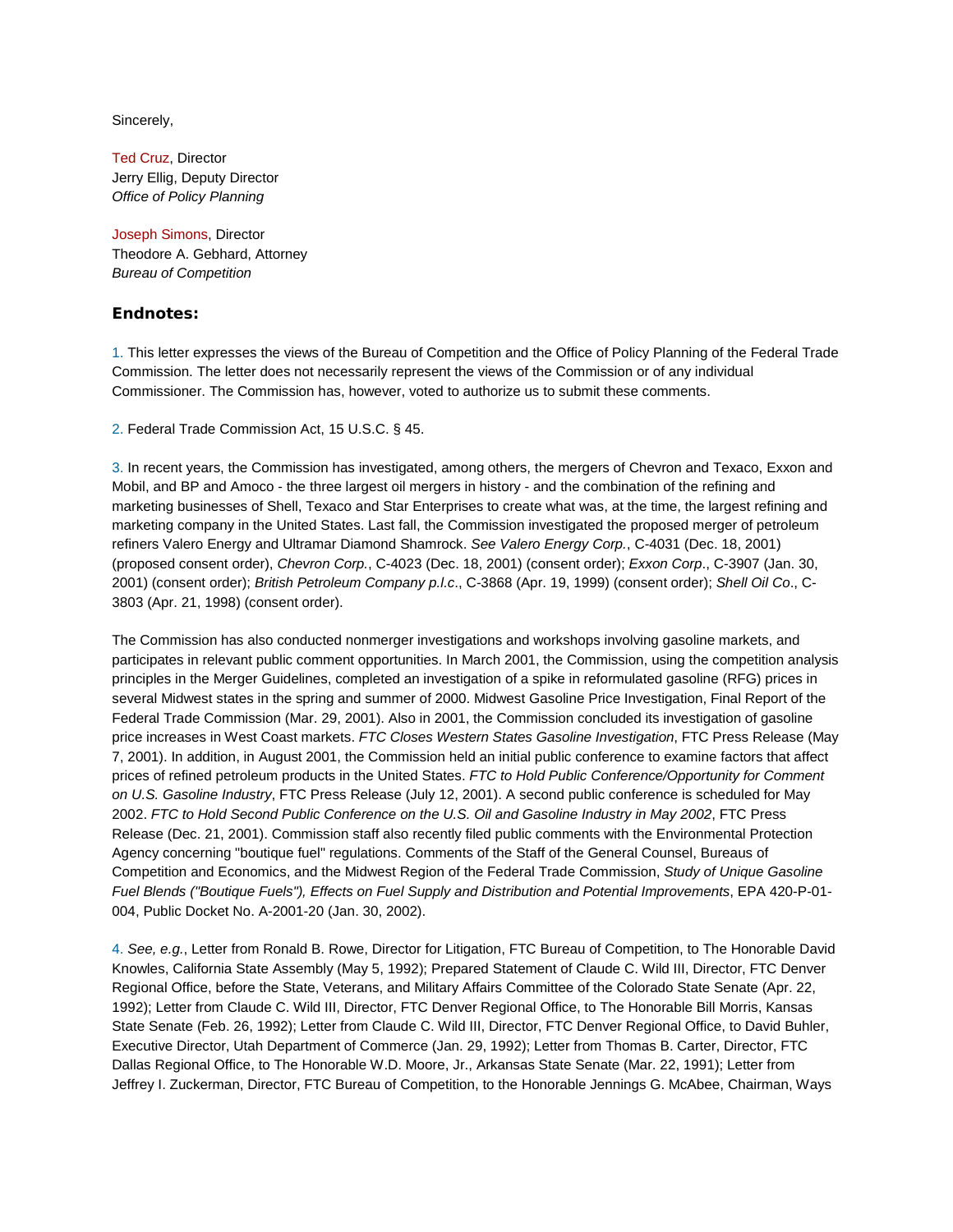and Means Committee, Other Taxes and Revenues Subcommittee, South Carolina House of Representatives (May 12, 1989).

5. Dina ElBoghdady, "The High Price of Cheap Gas," Washington Post, February 1, 2002, p. E01.

6. Predatory pricing claims are brought under Section 2 of the Sherman Act, 15 U.S.C. § 2. Plaintiffs can also claim anticompetitive predation under the Robinson-Patman Act, 15 U.S.C. § 13(a) (as amended).

7. *United States v. AMR Corp*., 2001-1 Trade Cas. (CCH) ¶ 73,251 (D.Kan. 2001); *In re Intel Corp*., No. 9288 (FTC Aug. 3, 1999); *United States v. Microsoft Corp*., 97 F.Supp.2d 30 (D.D.C.), judgment entered, 97 F. Supp.2d 59 (D.D.C. 2000), No. 00-5212 (D.C. Cir. June 13, 2000).

8. 15 U.S.C. § 15.

9. *Brunswick Corp. v. Pueblo Bowl-O-Mat, Inc.*, 429 U.S. 477, 488 (1977) (quoting *Brown Shoe Co. v. United States*, 370 U.S. 294, 320 (1962)).

10. Many state antitrust statutes require that state courts follow federal precedent in state antitrust cases. Virginia's antitrust law does not specifically say this, but it does read, "Nothing contained in this chapter shall make unlawful conduct that is authorized, regulated or approved...by an administrative or constitutionally established agency of this Commonwealth or of the United States having jurisdiction of the subject matter and having authority to consider the anticompetitive effect, if any, of such conduct." Code of Virginia, 1950, Title 59.1 Ch. 1.1, § 59.1-9.4(b). This provision appears to say that Virginia courts cannot declare illegal under Virginia's antitrust law any conduct that U.S. courts have declared legal.

11. *Brooke Group Ltd. v. Brown & Williamson Tobacco Corp*., 509 U.S. 209, 224 (1993); *Atlantic Richfield Co. v. USA Petroleum Co*., 495 U.S. 328 (1990); *Matsushita Elec. Indus. Co. v. Zenith Radio Corp*., 475 U.S. 574 (1986).

12. *Brooke Group*, 509 U.S. at 223.

13. *Id*. (quoting *Atlantic Richfield Co*., 495 U.S. at 340).

14. *Id*. (citing *Atlantic Richfield Co*., 495 U.S. at 340).

15. *Cargill, Inc. v. Monfort of Colorado, Inc*., 479 U.S. 104, 117 (1986).

16. *See Kelco Disposal, Inc. v. Browning-Ferris Indus*., 845 F.2d 404, 407 (2d Cir. 1988), *aff'd on other grounds*, 492 U.S. 257 (1989) (finding that "[p]rices that are below reasonably anticipated marginal cost, and its surrogate, reasonably anticipated average variable cost, are presumed predatory"); *MCI Communications Corp. v. AT&T*, 708 F.2d 1081, 1122-23 (7th Cir.), cert. denied, 464 U.S. 891 (1983) (holding that no predatory intent can be presumed from prices at or above long run incremental cost); *International Air Indus. v. American Excelsior Co.*, 517 F.2d 714, 724 (5th Cir. 1975), *cert. denied*, 424 U.S. 943 (1976) (holding that plaintiff must show that "either (1) a competitor is charging a price below its average variable cost ... or (2) the competitor is charging a price below its short-run, profit maximizing price and barriers to entry are great enough to enable the discriminator to reap the benefits of predation before new entry is possible"); P. Areeda and H. Hovenkamp, *Antitrust Law*, ¶ 724; P. Areeda and D. Turner, "Predatory Pricing and Related Practices under Section 2 of the Sherman Act," 88 *Harv. L. Rev*. 697 (1975). (In *Brooke Group*, the parties had agreed that average variable cost should be the appropriate measure.)

17. *Brooke Group*, 509 U.S. at 223 (quoting Cargill, 479 U.S. at 116).

18. *Matsushita Elec.*, 475 U.S. at 589.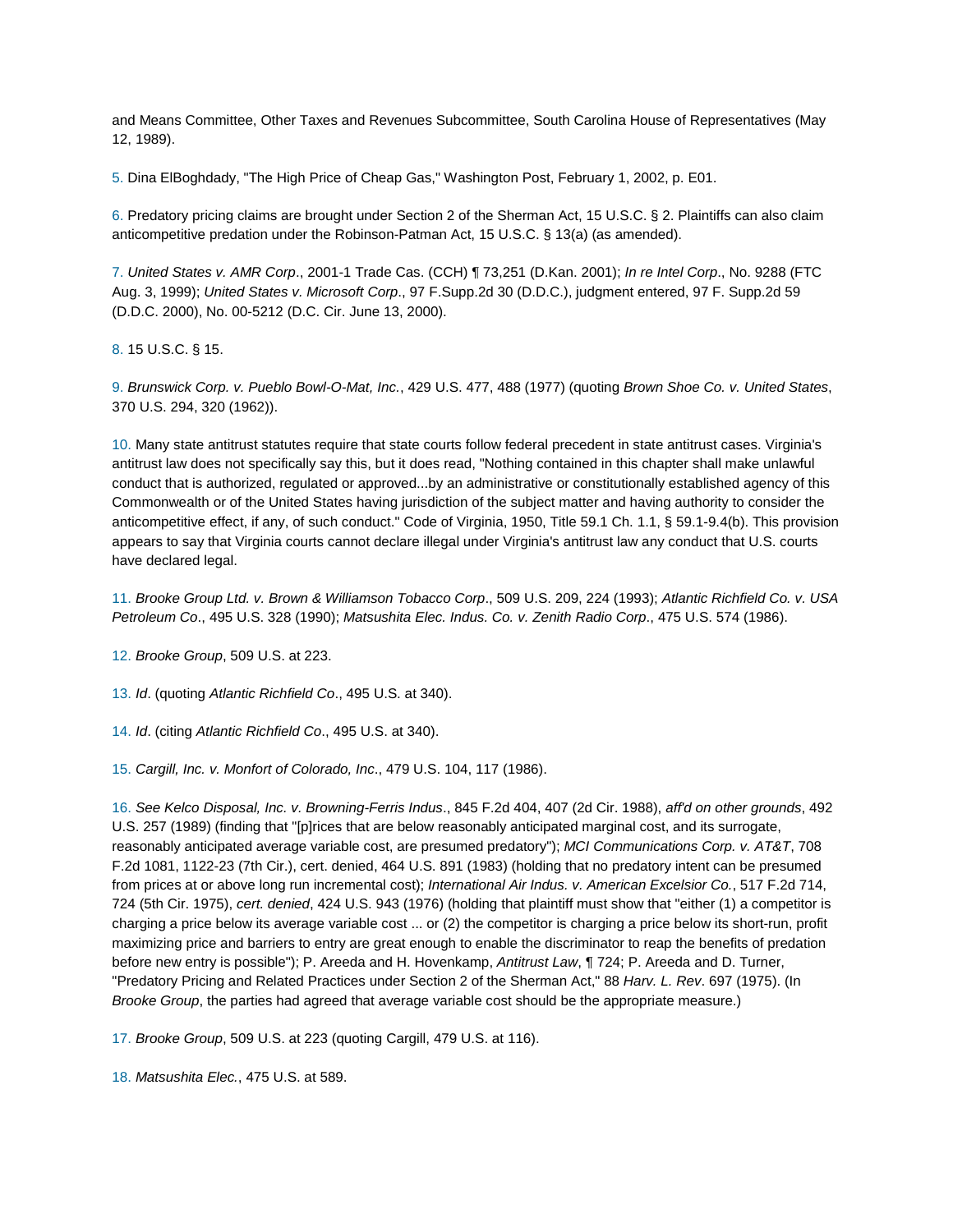19. *Brooke Group*, 509 U.S. at 224, 226.

20. Frank H. Easterbrook, "Predatory Strategies and Counter-Strategies," 48 U. of Chicago L. Rev. 313 (1981).

21. Dennis W. Carlton and Jeffrey M. Perloff. Modern Industrial Organization 342 (Addison-Wesley, 2000).

22. Jeffrey Church and Roger Ware, Industrial Organization: A Strategic Approach 659 (Irwin McGraw-Hill, 2000).

23. *Matsushita Elec*., 475 U.S. at 589.

24. *Id*. at 594.

25. *Cargill*, 479 U.S. at 116.

26. USDOE, *Deregulated Gasoline Marketing: Consequences for Competition, Competitors, and Consumers* (March 1984); USDOE, *Final Report: The State of Competition in Gasoline Marketing* (1981).

27. Final Report to the Arizona Joint Legislative Study Committee on Petroleum Pricing and Marketing Practices and Producer Retail Divorcement 35 (Dec. 1988).

28. Final Report to the Washington State Legislature on the Attorney General's Investigation of Retail Gasoline Marketing 14 (Aug. 12, 1987).

29. Commonwealth of Pennsylvania, Legislative Budget and Finance Committee, *Factors Affecting Motor Fuel Prices and the Competitiveness of PA's Motor Fuels Market* 35 (Oct. 2000).

30. An additional potential complication stems from the fact that the bill pertains exclusively to below-cost sales of motor fuels, but some price-cutters are large retail and convenience store chains that sell other products and services in addition to gasoline. This focus on a single product may lead the Commissioner of Motor Vehicles to prohibit procompetitive price-cutting that is part of a larger business plan to use gasoline as a "loss leader" strategy or a component of a customer reward program. Loss leaders and customer discount programs are usually methods to compete, not means to injure competition. Significantly, state courts interpreting state antitrust statutes have come to the same conclusion. For example, the Arkansas Supreme Court in *Wal-Mart Stores, Inc. v. American Drugs, Inc*., 319 Ark. 214, 223 (1995), found, under the Arkansas Unfair Practices Act, that a loss leader strategy employed by a discount store could be "readily justifiable as a tool to foster competition and to gain a competitive edge as opposed to simply being viewed as a stratagem to eliminate rivals altogether" (emphasis added). The defendant, Wal-Mart, regularly sold varying items below cost as "loss leaders" in order to entice customers into its stores and increase traffic. The court found that "[the] strategy of selling below the competitor's price and even below Wal-Mart's own cost, which Wal-Mart admits to, is markedly different from a sustained effort to destroy competition in one article by selling below cost over a prolonged period of time." *Wal-Mart Stores*, 319 Ark. at 221. Importantly, the statute required that, for a violation to occur, below-cost pricing must be practiced *for the purpose of destroying competition. Id*. at 220.

#### 31. *Brunswick*, 429 U.S. at 489.

32. *See, e.g.*, R. Anderson and R. Johnson, "Antitrust and Sales-Below-Cost Laws: The Case of Retail Gasoline," 14 Rev. of Ind. Org. 189 (1999); R. Fenili and W. Lane, "Thou Shalt Not Cut Prices! Sales-Below-Cost Laws for Gas Stations," 9 Regulation 31; J. Brannon and F. Kelly, "Pumping Up Prices in Wisconsin: The Effects of the Unfair Sales Act on Retail Gasoline Prices in Wisconsin," 12:7 Wisconsin Policy Research Institute Report (Oct. 1999).

33. M. Skidmore and J. Peltier, "Do Motor Fuel Sales-Below-Cost Laws Enhance Competition and Lower Prices?," unpublished manuscript, University of Wisconsin-Whitewater.